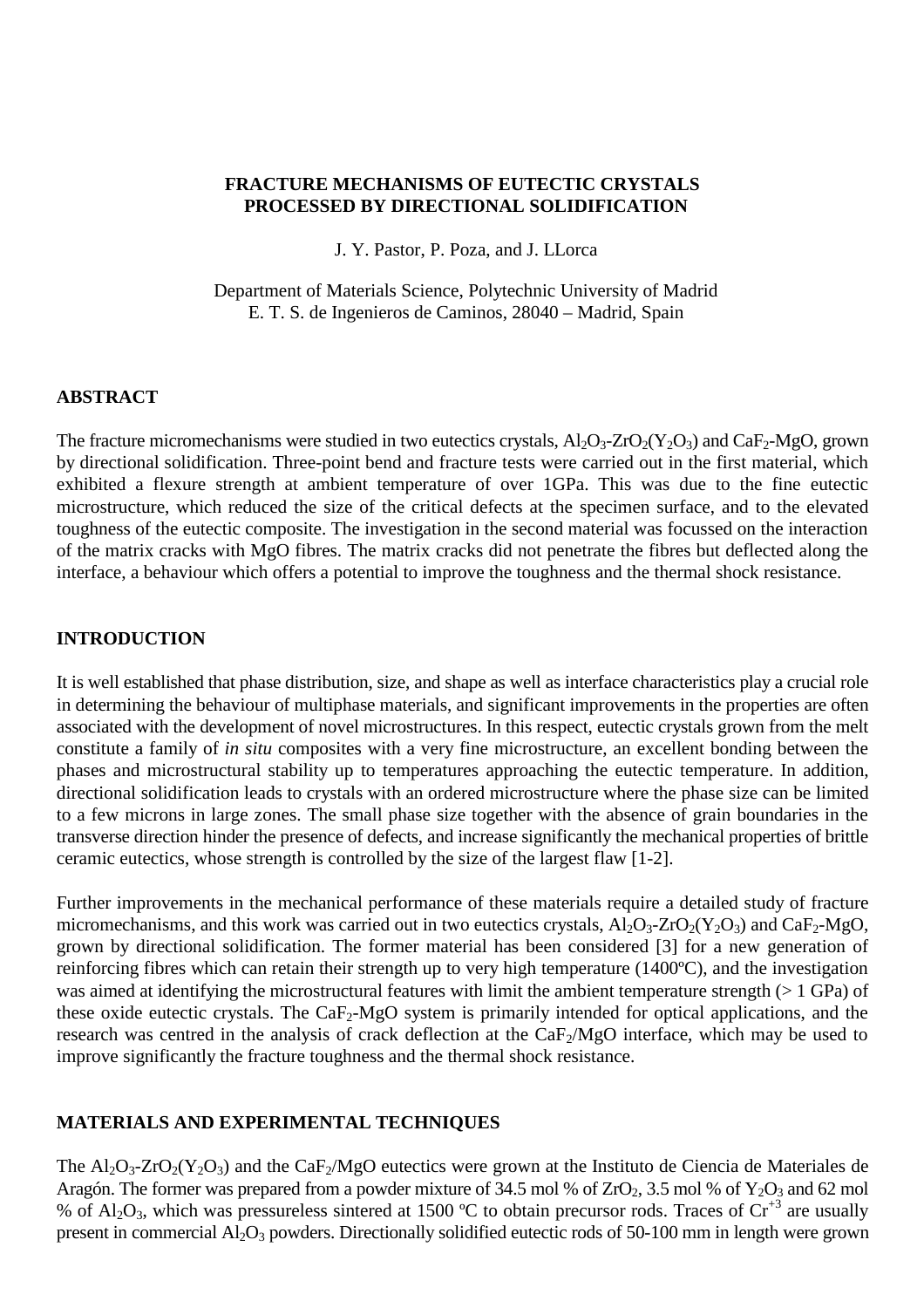at 30 mm/hour from the precursor rods by the laser floating zone-method, as described elsewhere [4]. Two different microstructures were found along the rods. The first was formed of colonies of approximately 30  $\mu$ m in diameter formed by a fine interpenetrating network of two phases, which were identified as tetragonal  $ZrO<sub>2</sub>$ and  $\alpha$ -Al<sub>2</sub>O<sub>3</sub> using Raman spectroscopy [5]. They were elongated in the growth direction in the rod centre and their aspect ratio was around 3-4 (Figure 1a). The colony aspect ratio and the inclination from the rod axis increased with the distance to the centre. The colonies were surrounded by a thick boundary region, which contained coarse  $ZrO_2$  particles (< 10 µm). Pores and cracks were detected in this boundary region (Figure 1b). The colony arrangement was substituted in some regions along the rods by a second microstructure formed by a homogeneous interpenetrating network of both phases, which also contained small, equiaxed pores. (Figure 2). The volume fractions of  $Al_2O_3$  and tetragonal  $ZrO_2$  were, respectively, 70% and 30% in both types of microstructure.



**Figure 1:** Colony structure in longitudinal sections of the  $Al_2O_3$ -ZrO<sub>2</sub>(Y<sub>2</sub>O<sub>3</sub>) rods. (a) General view near the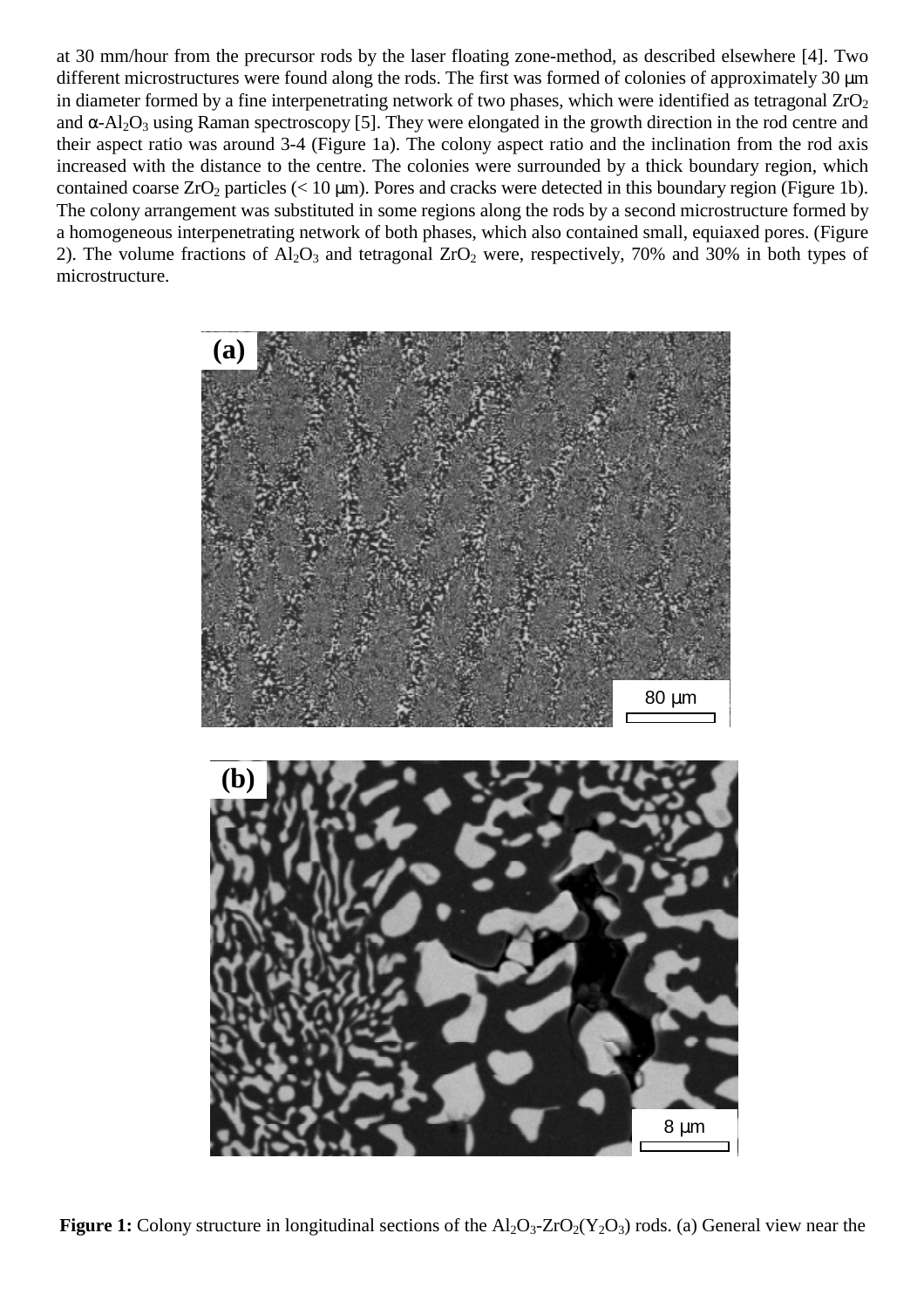rod centre. (b) Detail of a crack at the colony boundary. Tetragonal  $ZrO<sub>2</sub>$  appears white and  $Al<sub>2</sub>O<sub>3</sub>$  black. in the scanning electron micrographs.



**Figure 2:** Interpenetrating network structure in longitudinal sections of the  $A1_2O_3$ - $ZrO_2(Y_2O_3)$  rods. Tetragonal  $ZrO_2$  appears white and  $Al_2O_3$  black in the scanning electron micrographs.

The mechanical properties of the  $Al_2O_3$ -ZrO<sub>2</sub> eutectic were measured in rods of 1.3 mm in diameter. The dynamic elastic modulus in the longitudinal direction was determined by the flexural vibration resonance method on rods of 30 mm in length. The flexure strength was obtained through three-point bend tests performed under stroke control at a loading rate of 10 µm per minute. The span of the loading fixture was 5 mm. The flexure strength was computed from the maximum load in the test according to the Strength of Materials theory for an elastic beam of circular section. Finally, the fracture toughness was measured through tensile tests of notched rods. To this end, a straight notch with a root radius of around 180  $\mu$ m was made in the rods with a diamond wire. The rod ends were introduced into cylindrical cavities machined in aluminium heads and glued to the aluminium. The heads were connected to the actuator and to the load cell of the testing machine using nylon cords, providing a very flexible loading system which ensured that the bending and torsional stresses on the rods were negligible. The notched rods were tested under stroke control at a cross-head speed of 2 mm per minute. The fracture toughness was computed from the maximum load in the test and from the notch length using the appropriate expression for the stress intensity factor [6].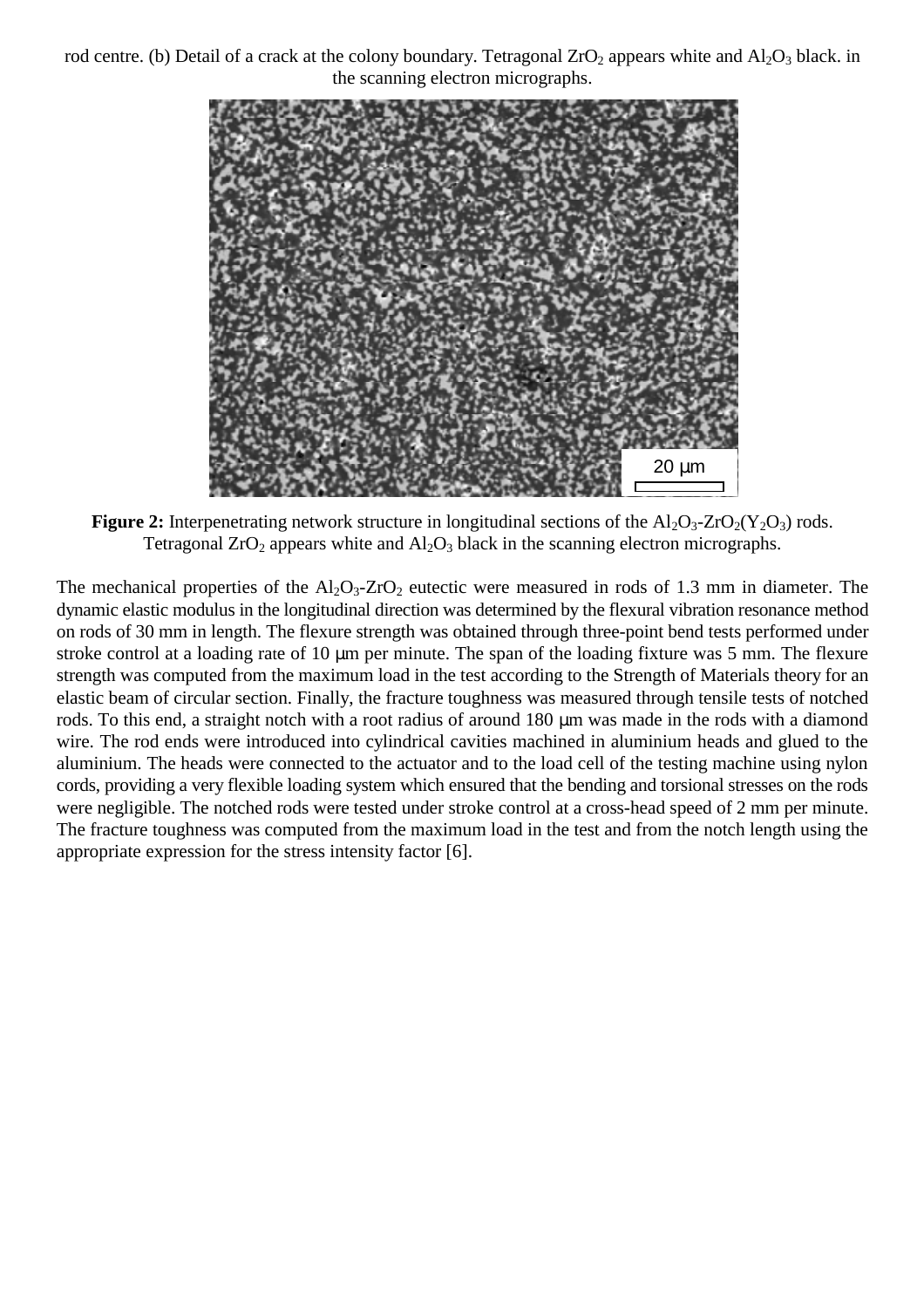

**Figure 3:** Transverse cross-section of the CaF<sub>2</sub>/MgO eutectic. The MgO fibres were distributed in an imperfect hexagonal arrangement within the  $CaF<sub>2</sub>$  matrix.

Single crystals of  $CaF<sub>2</sub>/MgO$  eutectic were grown by the Bridgman method in Ar atmosphere using a radio frequency furnace at 5 mm/hour, as described elsewhere [7]. The transverse cross-section of the directionally solidified eutectic is shown in Figure 3. It was formed by a homogeneous distribution of MgO fibres (0.5-0.8  $\mu$ m in diameter) oriented parallel to the cubic axis of the CaF<sub>2</sub> matrix. Crack propagation was studied on polished transverse and longitudinal cross sections, where cracks were nucleated and propagated from microindentations performed at a load of 500 g.

# **STRENGTH AND TOUGHNESS OF Al<sub>2</sub>O<sub>3</sub>-ZrO<sub>2</sub>(Y<sub>2</sub>O<sub>3</sub>)**

The average values of the longitudinal elastic modulus, *E*, the flexure strength, <sup>σ</sup>*f*, and the fracture toughness, *KC*, are shown in Table 1, together with the corresponding standard deviations. The first interesting result in this table is the high value of the longitudinal elastic modulus, which is very close to the upper limit of 385 GPa predicted by the rule of mixtures from the volume fraction of each phase and their respective elastic moduli: 456 GPa in the <0001> direction for  $Al_2O_3$  [8] and 220 GPa for tetragonal ZrO<sub>2</sub> [9].

In addition, the mechanical properties of the  $A_1O_3$ - $ZrO_2(Y_2O_3)$  rods were excellent. The flexure strength was approximately 30-40% higher than that reported by Homeny and Nick [10] on eutectics of equivalent composition processed by hot pressing. More recently, Sayir *et al.* [3] measured flexure strengths of • 2 G Pa in fibres of the same composition processed by the edge-defined film-fed method. The diameter of these fibres was around 100  $\mu$ m, which may explain the higher strength of these fibres as compared with that of the rods of 1.3 mm in diameter used in this investigation. These authors also studied the high temperature flexure strength and creep resistance of  $A_2O_3$ - $ZrO_2(Y_2O_3)$ , and concluded that the combination of strength, toughness, and thermal expansion coefficient of these fibres was very promising for use as reinforcement in intermetallic- and metal-matrix composites [3].

TABLE 1 MECHANICAL PROPERTIES OF  $Al_2O_3$ - $ZrO_2(Y_2O_3)$  EUTECTIC OXIDE

| E(GPa)    | $\sigma_f(MPa)$ | $K_C(MPa \bullet m)$ |
|-----------|-----------------|----------------------|
| $343 + 7$ | $1130 \pm 50$   | $7.8 \pm 0.3$        |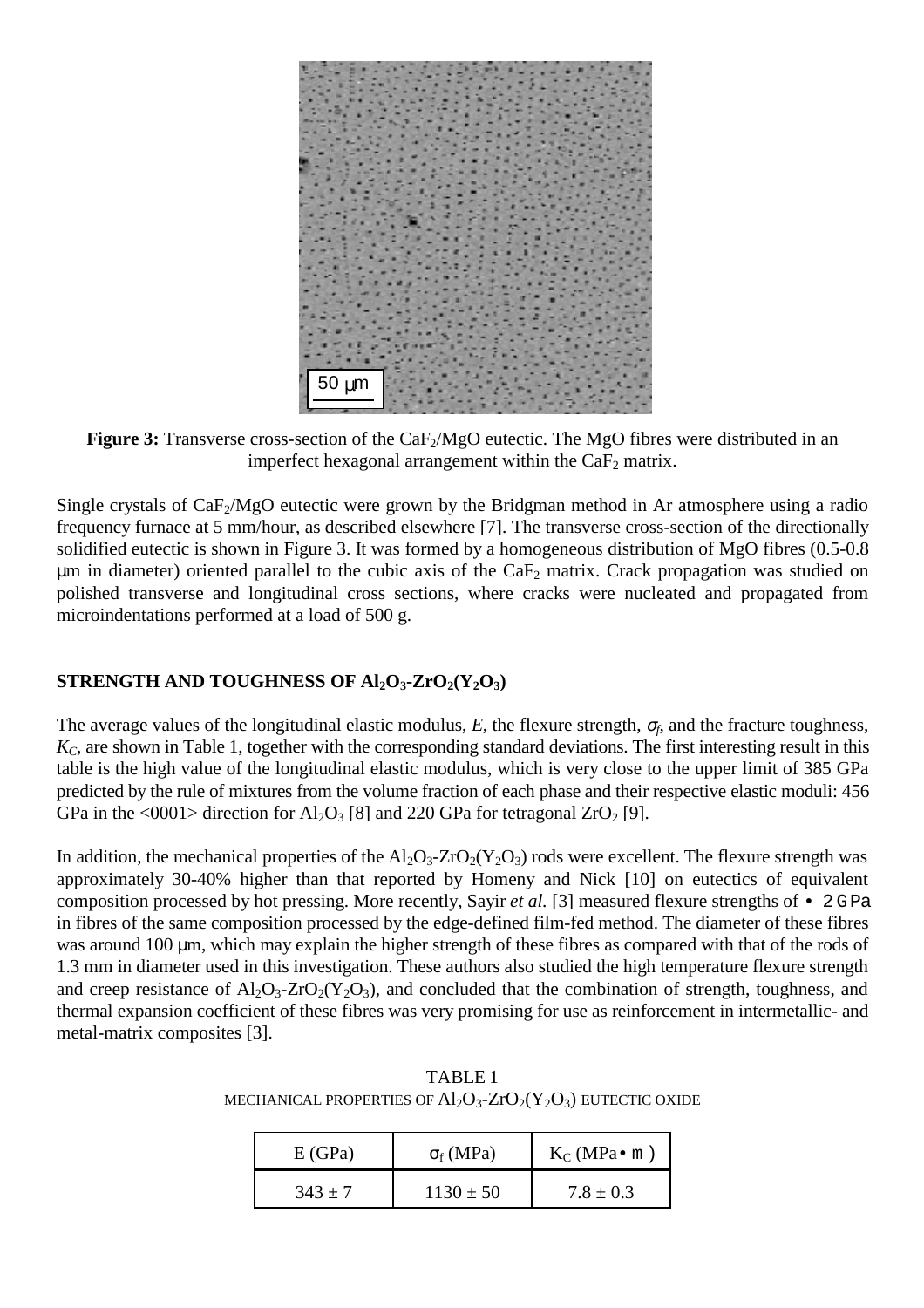The excellent strength of this eutectic composite is due to the combination of a fine microstructure and a high toughness. Assuming that the surface defects leading to fracture behave as semicircular cracks, their critical radius,  $a_c$ , can be computed as [11]:

$$
a_c = \frac{1}{\pi} \left[ \frac{K_c}{0.65 \sigma_f} \right]^2 = 36 \,\mu \text{m}.
$$
 (1)

This value is of the same order as the diameter of the colonies in Figure 1, whose size might be considered in a first approximation as the critical microstructural parameter controlling the flexure strength. Other authors, however, found no increase in strength by reducing the colony size [1, 3]. They argued that the width of the colony boundaries, as well as the porosity in these regions, increases as the colony diameter decreases. As a result, the width of the colony boundaries becomes the critical factor for small colony sizes, and no improvements in strength were observed when the average colony size was reduced [1, 3].

Our analyses of the fracture surfaces concluded that fracture started from defects associated with longitudinal cracks formed during solidification (Figure 4). These longitudinal cracks appeared at the colony boundaries, and seemed to be associated with decohesions at the  $ZrO_2/Al_2O_3$  interfaces (Figure 1b). Although the bonding between both phases is excellent, interface decohesion may be induced by the high thermal residual stresses developed upon cooling from the processing temperature as a result of the mismatch in thermal expansion coefficients between the phases. The magnitude of the average residual stresses in the alumina was obtained from the shift in position of the R<sub>1</sub> (14402 cm<sup>-1</sup>) and R<sub>2</sub> (14432 cm<sup>-1</sup>) intensity peaks in the luminiscence spectra of  $Cr^{+3}$  in Al<sub>2</sub>O<sub>3</sub> in the rods, as compared with that of unstressed ruby [5]. The shifts can be related to the average residual stresses in the longitudinal (growth direction,  $\sigma_{\ell}$ ) and transverse ( $\sigma_{\ell}$ ) directions using the piezospectrospic tensors of the R-line emission determined by He and Clarke for ruby in compression [12]. They are shown in Table 2, together with the hydrostatic stress component,  $\sigma_h$  (the  $\pm$  errors in the Table are statistical errors from the band shape fit).  $Al_2O_3$  was subjected to compressive stresses within the eutectic composite, while tetragonal  $ZrO<sub>2</sub>$  was in tension. The magnitude of these stresses in  $ZrO<sub>2</sub>$  can be easily estimated through the selfconsistent method [5], and the corresponding values are also shown in Table 2. The large difference between the stresses in each phase has to be accommodated at the interface, and it is not surprising that cracks propagated from pores or small flaws upon cooling from the processing temperature. Of course, the longer cracks were likely to develop and grow in the colony boundaries, where the  $ZrO<sub>2</sub>$  grains were bigger.

|                  | $\sigma$ <sub>//</sub> (GPa) | $\sigma_{\perp}$ (GPa) | $\sigma_{h}$ (GPa) |
|------------------|------------------------------|------------------------|--------------------|
| $Al_2O_3$        | $-0.25 \pm 0.4$              | $-0.42 \pm 0.2$        | $-0.36$            |
| ZrO <sub>2</sub> | 0.84                         | 0.95                   | 0.91               |

TABLE 2 AVERAGE RESIDUAL STRESSES IN EACH PHASE OF THE EUTECTIC OXIDE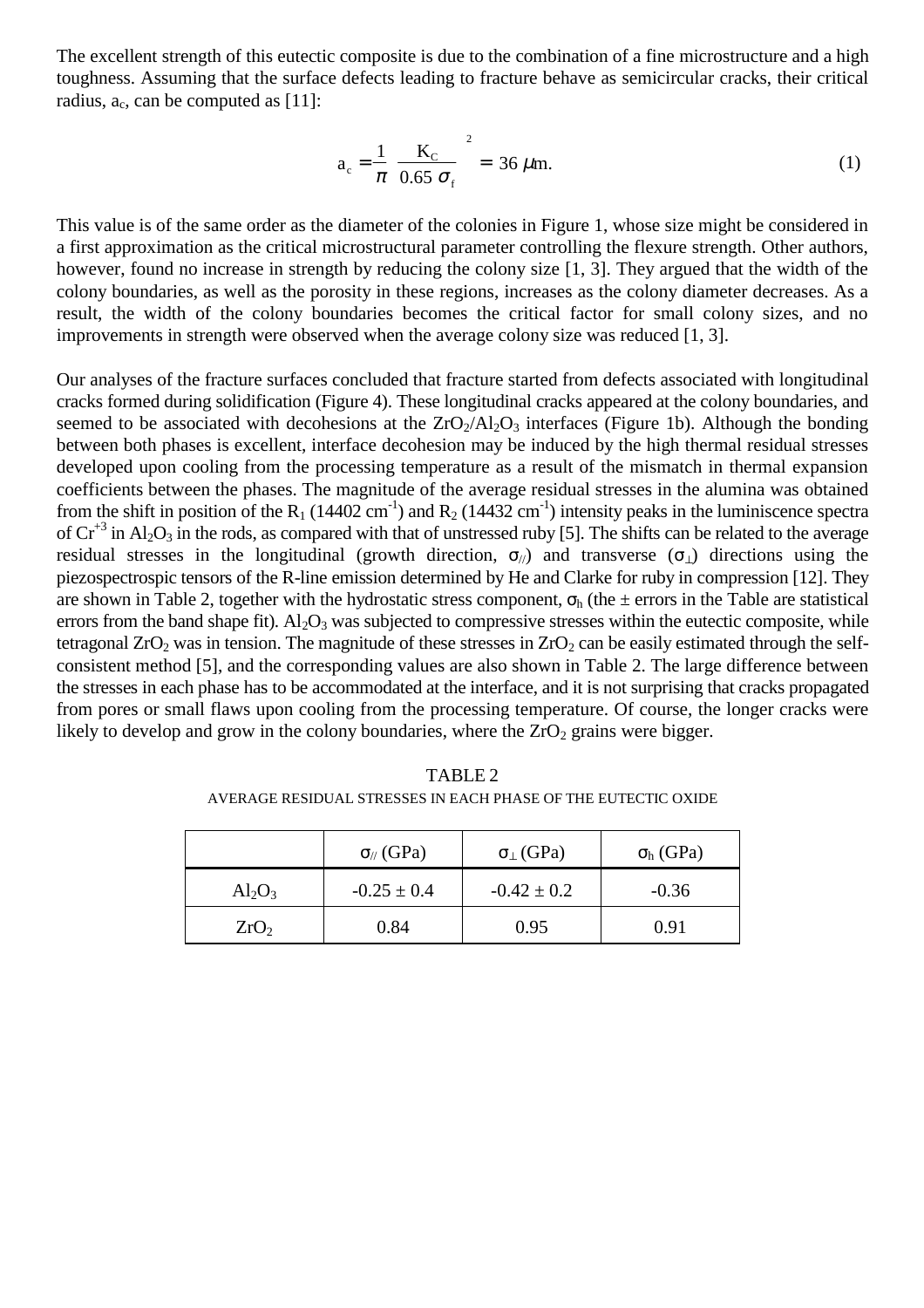

**Figure 4:** Fracture initiating flaw at the surface of an  $\text{Al}_2\text{O}_3$ -ZrO<sub>2</sub>(Y<sub>2</sub>O<sub>3</sub>) rod tested in bending.

# **CRACK PROPAGATION IN CaF2/MgO**

The cracks nucleated from indentations propagated through the  $CaF<sub>2</sub>$  matrix. Their interaction with the MgO fibres is shown in Figures 5a and 5b, which correspond to transverse and longitudinal sections, respectively. These figures clearly show that the matrix cracks did not penetrate the MgO fibres but deflected along the fibre/matrix interface even in the worst scenario for crack deflection (as compared to crack penetration) which occurs when the crack propagates perpendicularly to the interface [13]. This behaviour ensures that the presence of the MgO fibres will improve the toughness and the thermal shock resistance of the  $CaF<sub>2</sub>/MgO$  eutectic ceramic. If the matrix cracks penetrate the fibres, the overall behaviour of the composite is brittle as the matrix and fibres have very low fracture resistance. On the contrary, if the matrix cracks deflect along the fibre/matrix interface, they continue their propagation through the matrix without breaking the fibres. The non-broken fibres behind the crack front bridge the crack and slide with respect to the matrix. The elastic energy stored in the fibres, together with the energy spent pulling out the fibres which are eventually broken within the matrix, increase significantly the fracture energy of the composite, which may be over two orders of magnitude higher than that of the unreinforced ceramic matrix [14].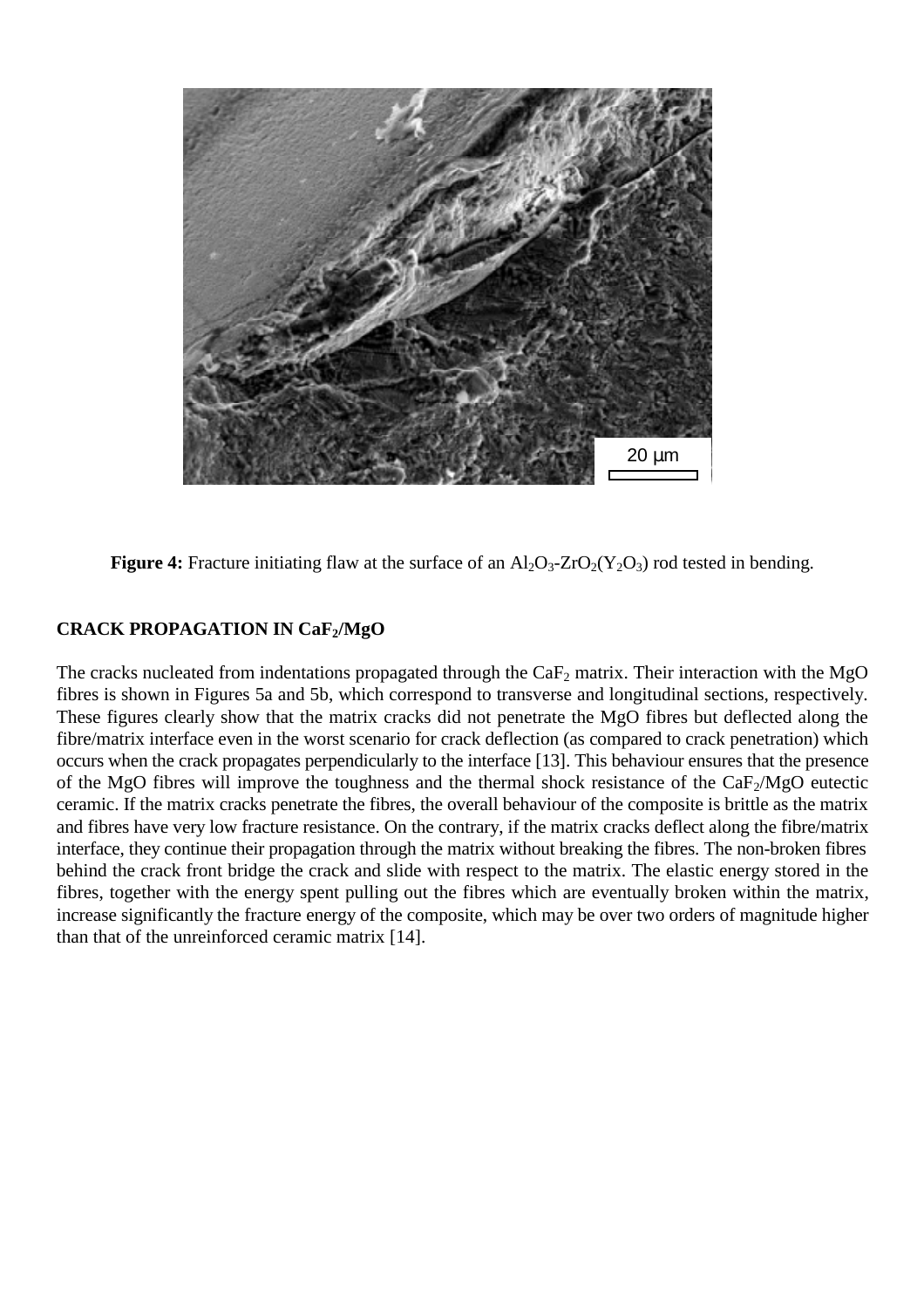

**Figure 5:** Back-scattered scanning electron micrographs showing crack deflection along the CaF<sub>2</sub>/MgO interface. (a) Transverse section. (b) Longitudinal section.

The experimental results of crack deflection in Figure 5 can be rationalised by using the theoretical framework developed by He and Hutchinson [13]. The transition between crack deflection at the fibre/matrix interface and crack penetration into the fibre (assuming that both materials behave as isotropic elastic solids) is given by [13],

$$
\frac{\Gamma_i}{\Gamma_f} = \frac{G_d}{G_p} \tag{2}
$$

where  $\Gamma$ <sup>*i*</sup> is the fracture energy of the interface and  $\Gamma$ <sup>*f*</sup> stands for fracture energy of the fibre (Figure 6).  $G$ <sup>*d*</sup> and *Gp* are the energies available to propagate the crack either along the interface (crack deflection) or through the fibre (crack penetration). The solution of equation (2) for a crack perpendicular to the interface is plotted in Figure 6 as a function of the Dundurs parameter  $\alpha$ , which is given by

$$
\alpha = \frac{E_f^* - E_m^*}{E_f^* + E_m^*}
$$
\n(3)

where  $E_m^*$  and  $E_f^*$  are the matrix and fiber generalized elastic moduli, which are equivalent to the corresponding elastic moduli *E* in plane stress and to  $E^* = E/(1-v^2)$  under plane strain conditions, v being the Poisson's ratio. The values of *E* and v for isotropic polycrystalline CaF<sub>2</sub> and MgO can be found in the literature [8] and are shown in Table 3. It should be noticed that equation (2) was obtained for isotropic elastic materials but it may be extrapolated to cubic crystals, whose degree of anisotropy is limited. For instance, the elastic moduli of the MgO fibres in the [110] and [211] direction are, respectively, 321 GPa and 286 GPa, very close to the average value for polycrystals.

**Figure 6:** Regions of crack deflection and crack penetration for a crack perpendicular to the interface. The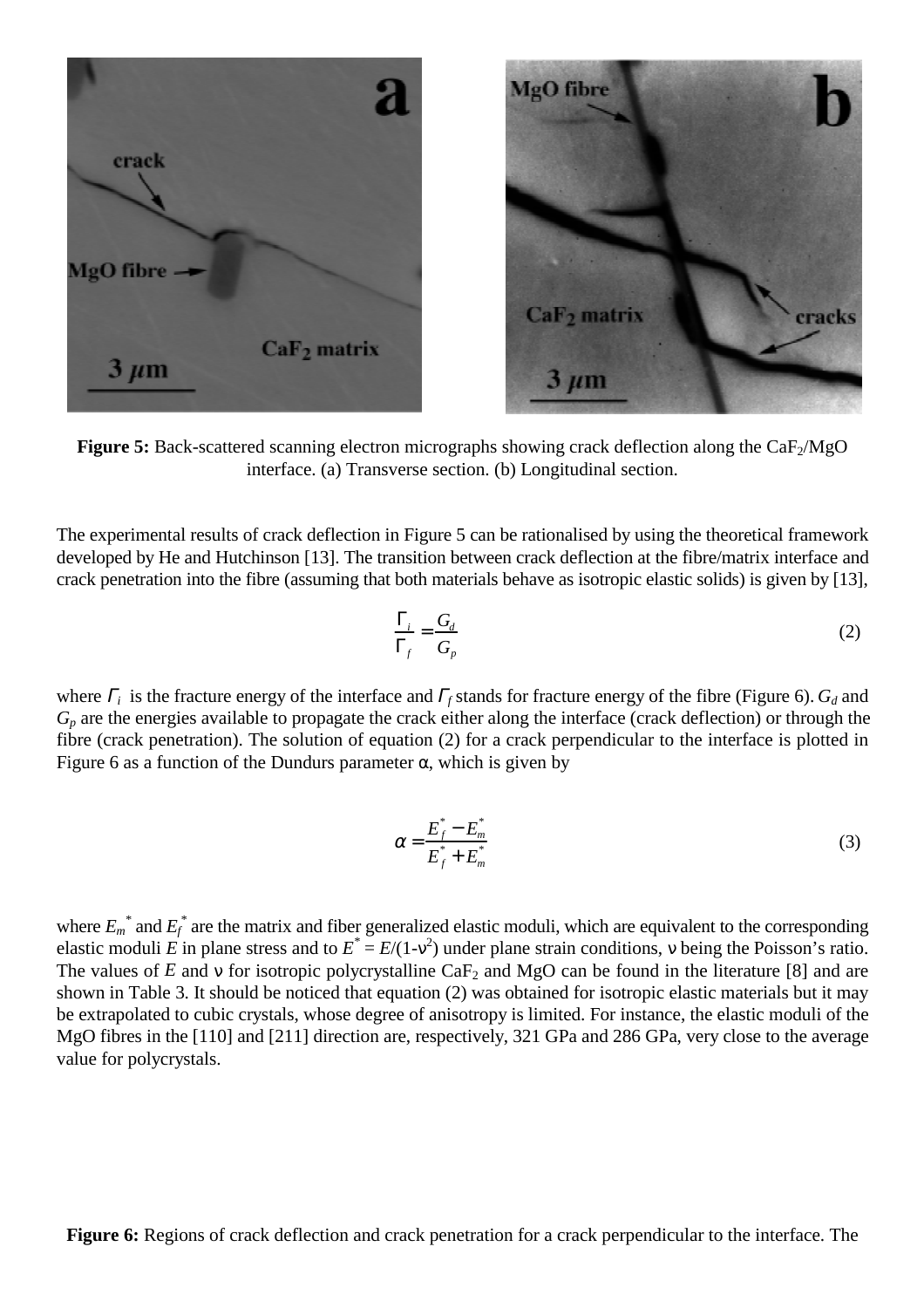

solid symbol corresponds to the  $CaF_2/MgO$  ceramic eutectic.

TABLE 3 ELASTIC CONSTANTS AND FRACTURE ENERGIES

|                  | E(GPa) |      | $\Gamma$ (J/m <sup>2</sup> ) |
|------------------|--------|------|------------------------------|
| CaF <sub>2</sub> | 110    | 0.30 | 0.5                          |
| MgO              | 310    | 0.18 | 1.5                          |

The only experimental data for the fracture energy of  $CaF<sub>2</sub>$  and MgO single crystals were reported by Kingery *et al.* [15] and are also shown in Table 3. They correspond to cleavage fracture induced at 77 K. Results for the fracture energy of the CaF<sub>2</sub>/MgO interface were not found, but the fracture energy of CaF<sub>2</sub> can be taken as an upper limit. According to these magnitudes for the elastic constants and fracture energies, the matrix cracks in the eutectic composite (represented by a solid symbol in Figure 6) should exhibit crack deflection at the fibre matrix interface, as was experimentally observed

# **CONCLUSIONS**

The fracture micromechanisms were studied in two eutectics crystals,  $Al_2O_3$ - $ZrO_2(Y_2O_3)$  and CaF<sub>2</sub>-MgO, grown by directional solidification. The former presented excellent flexure strength (1.1 GPa), which was attributed to the small size of the critical defects and to the elevated toughness (7.8 MPa $\cdot$  m) of the eutectic composite. Fractographic analysis showed that failure was nucleated in defects associated with longitudinal cracks formed during solidification in the colony boundaries. The micromechanisms of crack propagation were studied in single crystals of CaF2/MgO eutectic. The matrix cracks did not penetrate the MgO fibres, but deflected along the fibre/matrix interface. This behaviour was rationalised by using the theoretical framework for crack deflection at an interface developed by He and Hutchinson [13], and it demonstrated the potential of MgO fibres to improve the toughness and the fracture resistance of  $CaF<sub>2</sub>$  single crystals.

### **Acknowledgements**

The authors wish to express their gratitude to Prof. V. M. Orera, and Drs. R. I. Merino and J. I. Peña from the